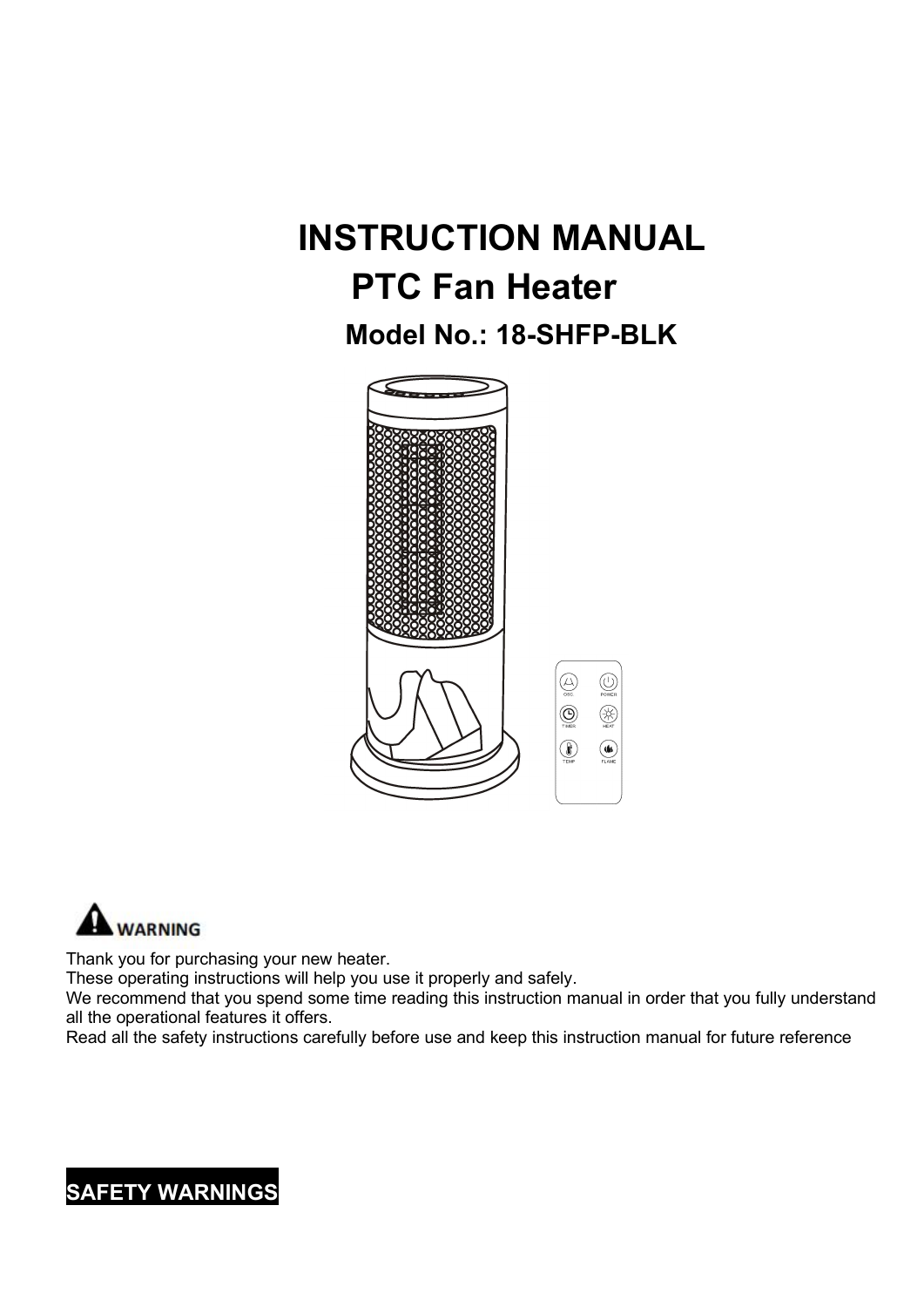READ ALL INSTRUCTIONS BEFORE ATTEMPTING TO OPERATE THIS UNIT. KEEP THE ASSEMBLY INSTRUCTIONS FOR FUTURE REFERENCE. KEEP THE ASSEMBLY INSTRUCTIONS FOR FUTURE REFERENCE. KEEP THE ORIGINAL PACKAGING FOR USE WHEN STORING THE HEATER DURING EXTENDED PERIODS OF NON-USE.



1. Read all instructions before using this heater.

2. This heater is hot when in use. To avoid burns, do not let bare skin touch hot surfaces. Use handle when moving the unit. Keep flammable materials such as furniture, pillows, bedding, papers, clothes, and curtains at least 3 feet (0.9 m) from the front and top of the heater and keep them away from the sides and rear of the heater. Keep the rear grille away from walls or drapes so as not to block the air intake.

- 3. Extreme caution and supervision is necessary when any heateris used near children or invalids and whenever the heater is left operating and unattended.
- 4. Always unplug heater when not in use.
- 5. Do not use any heater with a damaged cord or plug or after the heater malfunctions or has been dropped or damaged in any manner. Discard heater or return to an authorized service facility for examination and/or repair.
- 6. Do not use outdoors.
- 7. This heater is not intended for use in bathrooms, laundry areas or other similar indoor locations. Never locate heater where it may fall into a bathtub or other water container.
- 8. Do not run cord under carpeting. Do not cover cord with throw rugs, runners, or similar coverings. Do not route cord under furniture or appliances. Arrange cord away from traffic areas and place it where it will not be tripped over.
- 9. To disconnect heater, turn controls to off, then remove plug from outlet.
- 10. This appliance has a polarized plug (one blade is wider than the other). This plug is intended to fit a polarized outlet only one way. If the plug does not fit fully in the outlet, reverse the plug. If it still does not fit, consult a qualified electrician. Do not connect the heater to extension cords, surge protectors, timers, direct breakers, or an outlet with other appliances connected to the same outlet. Risk of fire, overheat, malfunction, property damage, injury, or even death may result if not adhered to!
- 11. Connect to properly polarized outlets only.
- 12. Do not insert or allow foreign objects to enter ventilation or exhaust openings, as this may cause an electric shock or fire, or damage the heater.
- 13. To prevent a possible fire, do not block air intakes or exhaust in any manner. Do not use on soft surfaces, like a bed, where openings may become blocked.
- 14. A heater has hot and arcing or sparking parts inside. Do not use it in areas where gasoline, paint, or flammable liquids are used or stored.
- 15. Use this heater only as described in this manual. Any other use not recommended by the manufacturer may cause fire, electric shock, injury to persons or other damage to property.
- 16. This heater must be plugged into a 120V, 15 amp (or more) circuit of its own. Nothing else can be plugged into the same circuit. If unsure if you home meets this specification, consult a certified electrician prior to use. Risk of fire, overheat, malfunction, property damage, injury, or even death may result if not adhered to!
- 17. To prevent overload and blown fuses, be sure that no other appliance is plugged into the same outlet or into another outlet wired into the same circuit.
- 18. It is normal for the heater's plug and cord to feel warm to the touch. A plug or cord that becomes hot to the touch or becomes distorted in shape may be a result of a worn electrical outlet. Worn outlets or receptacles should be replaced prior to further use of the heater. Plugging heater into a worn outlet/receptacle may result in overheating of the power cord or fire.
- 19. Ensure the heater is on a stable, secure surface to eliminate the potential of tipping over.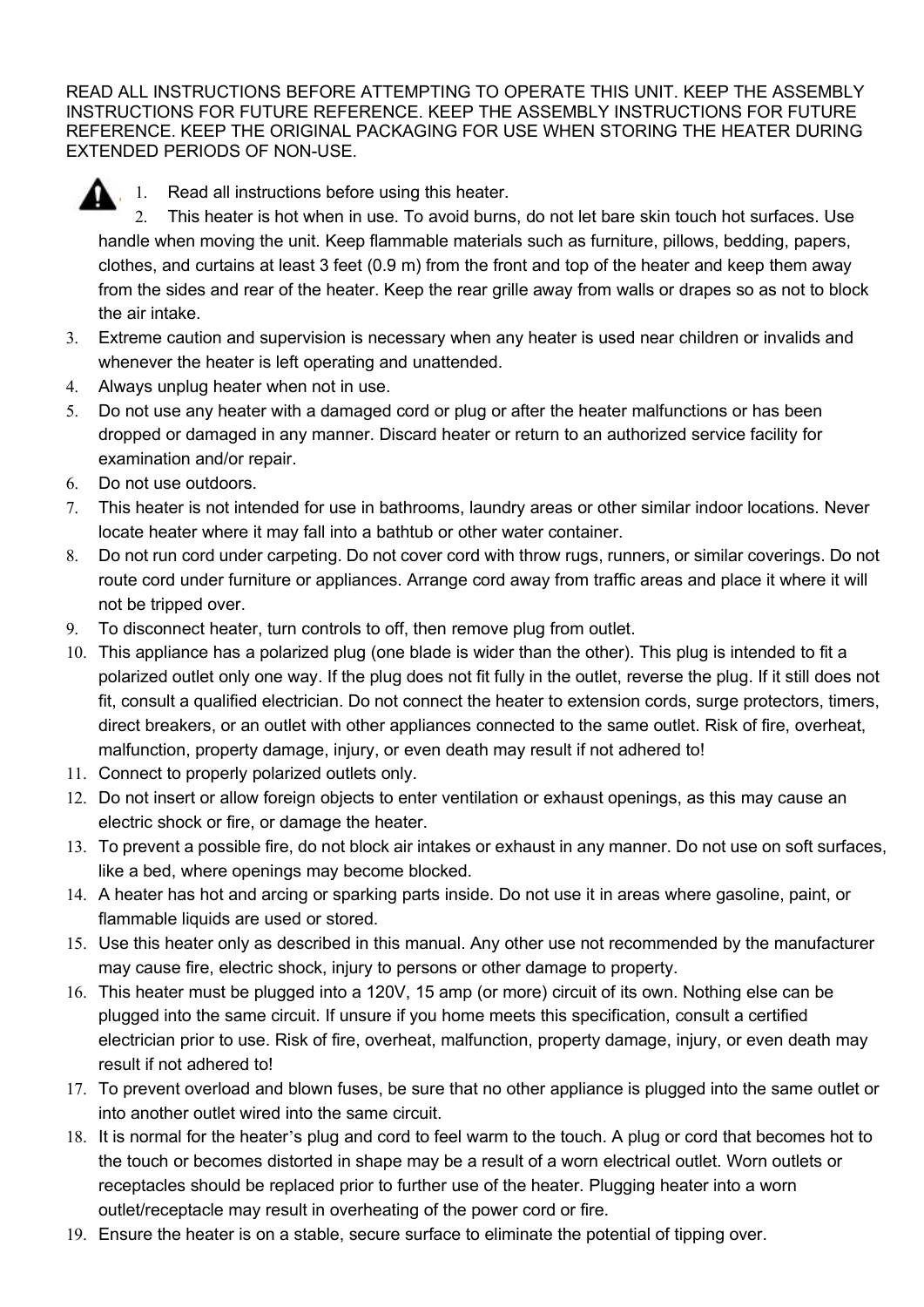- 20. Always plug heaters directly into a wall outlet/receptacle. Never use with an extension cord or relocatable power tap (outlet /power strip).
- 21. Be sure that the plug is fully inserted into appropriate receptacle. Please remember that receptacles also deteriorate due to aging and continuous use: check periodically for signs of overheating or deformations evidenced by the plug. Do not use the receptacle and CALL your electrician.
- 22. Check that neither the appliance nor the power cable has been damaged in any way during transportation.
- 23. Make sure that no pieces of polystyrene or other packaging material have been left between elements of the appliance. It may be necessary to pass over the appliance with a vacuum cleaner.
- 24. This appliance is not intended for use by persons (including children) with reduced physical, sensory or mental capabilities, or lack of experience and knowledge, unless they have been given supervision or instruction concerning use of the appliance by a person responsible for their safety. Children should be supervised to ensure that they do not play with the appliance.

**CAUTION:** To prevent electric shock, match wide blade of plug to wide slot, fully insert.

#### **OVERHEAT SAFETY FEATURE**

Your heater is fitted with a safe device that switches off the heater in the event of overheating.

If the heater stops working, turn the heater off and inspect the blockage of inlet or outlet. **Disconnect the plug and wait at least 10 minutes** for the protection system to reset before attempting to restart the heater. If the safe device still switches the heater off and makes the heater fail to operate, take the heater to your nearest service center for examination or repair.

Attention: before restarting the heater, **the plug must be disconnected for at least10 minutes.**

#### **SPECIFICATION**

| <b>Model</b>     | Voltage | Frequency | Power |
|------------------|---------|-----------|-------|
| <b>KPT-1605F</b> | 20V     | 60Hz      | 1500W |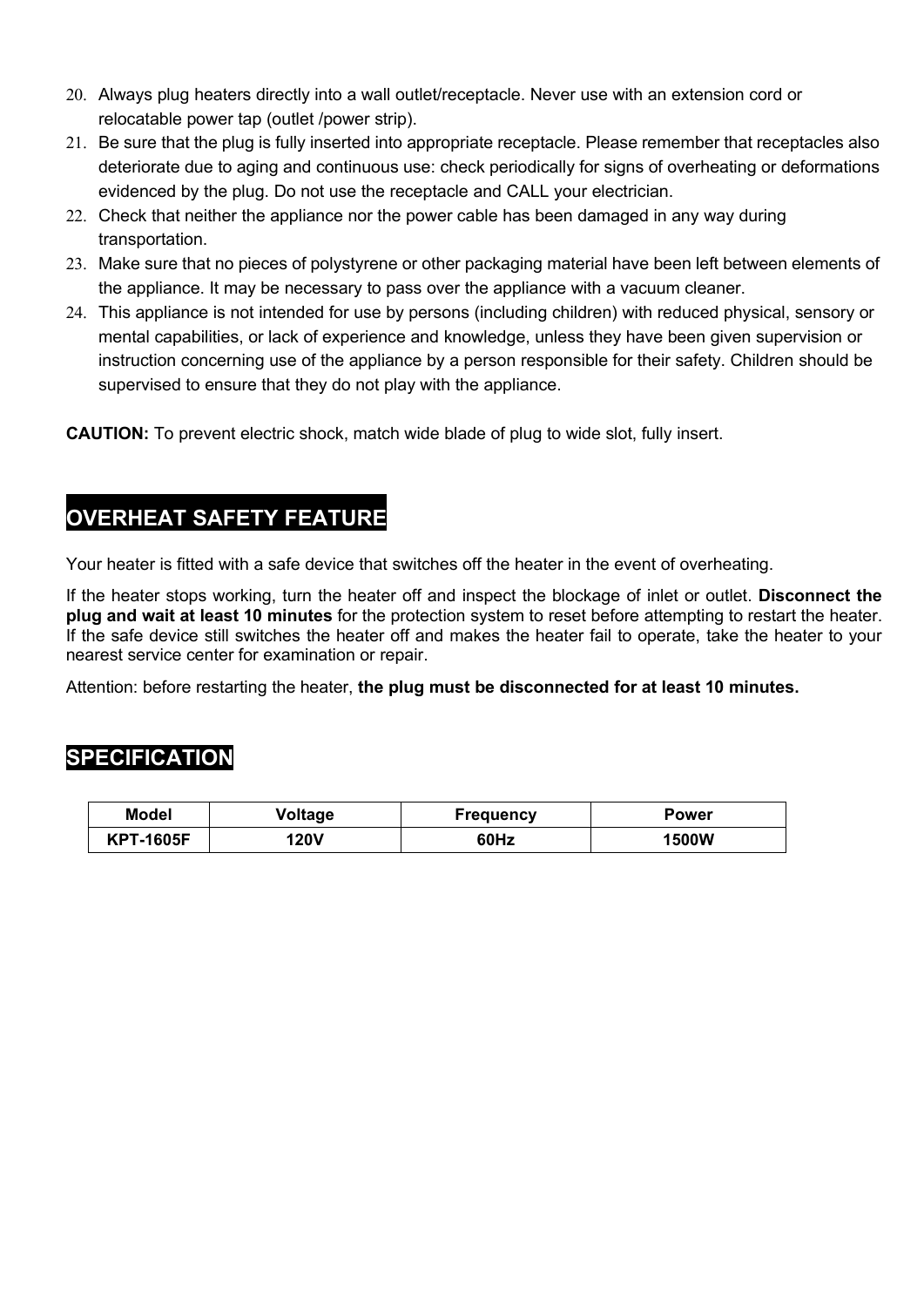#### **OPERATION INSTRUCTION**



- 1.On/Off switch
- 2.Oscillation switch
- 3.Temperature adjustment
- 4.Switch on/off the flames effect
- 5.Heating switch ( low power /high power)
- 6.Timer switch ( 0-12H)

The device can be operated either via the controls on the device or by means of the remote control.

1. Always place the device with clear space above it and on all sides on a dry, flat, solid and heat-resistant surface out of the reach of children and animals.

- 2. Insert the mains plug into a properly installed socket that is easily accessible.
- 3. On the back of the advice, Move the On / Off switch to the ON position.
- 

4. To switch on oscillation, press the button (2). To switch it off, press the button once more.<br>5. To change the temperature, press the button (3) .The device automatically stops heating as soon as the preset temperature has been reached.

When the device cools the heating process will be resumed, for as long as the device is switched on.

6. To switch on the flames effect, press the button (4). To switch it off, press the button once more.

7. To switch the heating, press the button(5), press the button one time is for low power, press the button